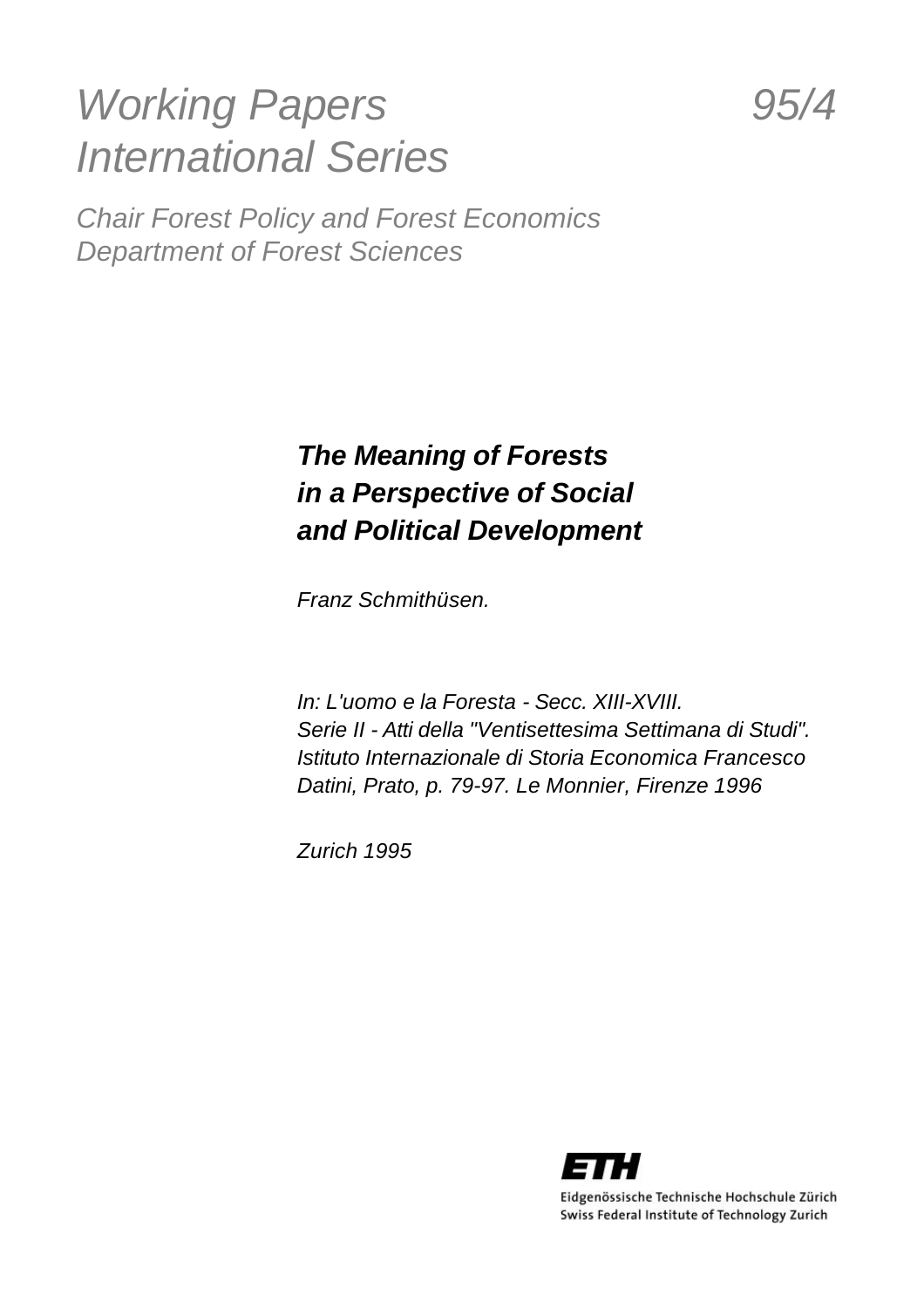### **THE MEANING OF FORESTS AS AN EXPRESSION OF CULTURE**

Forests cover a large proportion of land on earth and show great variety. They represent an abundance of life, contain many possibilities for living beings and provide habitat for many forms of life. Abundance, growth and continuity are prominent features in man's perception of a forest.

Some regions are covered by forests with interspersed settlements and fields. In others they form a mosaic amidst intensively populated areas, or are characteristic elements of the landscape following rivers or covering mountain ridges. The spatial distribution of forests, and the degree of their transformation by man are the result of physical conditions and of varying cultural patterns. This applies to forests that have been intensively used over centuries and show profound changes in vegetation.

Cultural developments also apply to forests which still appear to be in a natural state. They may have been left free from human interventions due to many reasons, e.g., physical inaccessibility, economic conditions or because they represent particular social and spiritual values. The border between intensively used forests and those showing little or no traces of human interference reflects social considerations, economic possibilities and political decisions. In this respect all forests, including those which we consider still as natural, are cultural phenomena.

It is not easy to give reliable figures on the world's forest area in view of varying definitions of forests and forest lands and different assessment and inventory techniques. The most consistent data base, especially for time comparisons, is that of the forestry department of the Food and Agriculture Organisation FAO. According to this source forests and woodlands cover slightly more than 30% of the world land area. About half of the world's forest and woodlands is situated in the boreal and temperate zones, whereas the other half is in the tropics and subtropics.<sup>1</sup>

Human activities influence forests in a rhythm which is sometimes difficult to assess at any particular time. Some of the changes are immediate and occur in the short term. Others, and often more important ones, are of an indirect nature and can only be seen in longer, historical dimensions. Natural forests have been or are changed in varying degrees into forests shaped by the influence of man. The forests of today show how people have been dependent on forests, and how they have used them at different times. The transformations of forest vegetation that we observe indicate the impact of social needs and changing economic and technological processes. Forests represent a testimony of the evolution of societies and cultures.

Major changes in land use result from clearing forests for agriculture and settlements, grazing and pasture, and man made forest fires. Large scale clearing for agriculture and pasture occurred

<sup>1</sup> FAO: Production Yearbook, Rome 1990. More detailed information on forests in the respective ecological zones in: CEE-ONU/FAO: Les ressources forestières des zones tempérées, New-York, 1993. FAO: Forest Resources Assessment 1990, - Tropical World, "Forestry Paper" Nr. 112, Rome 1993. A summary of the information in: FAO: Forest Resources Assessment 1990 - Global Synthesis, "Forestry Paper" Nr. 124, Rome 1995.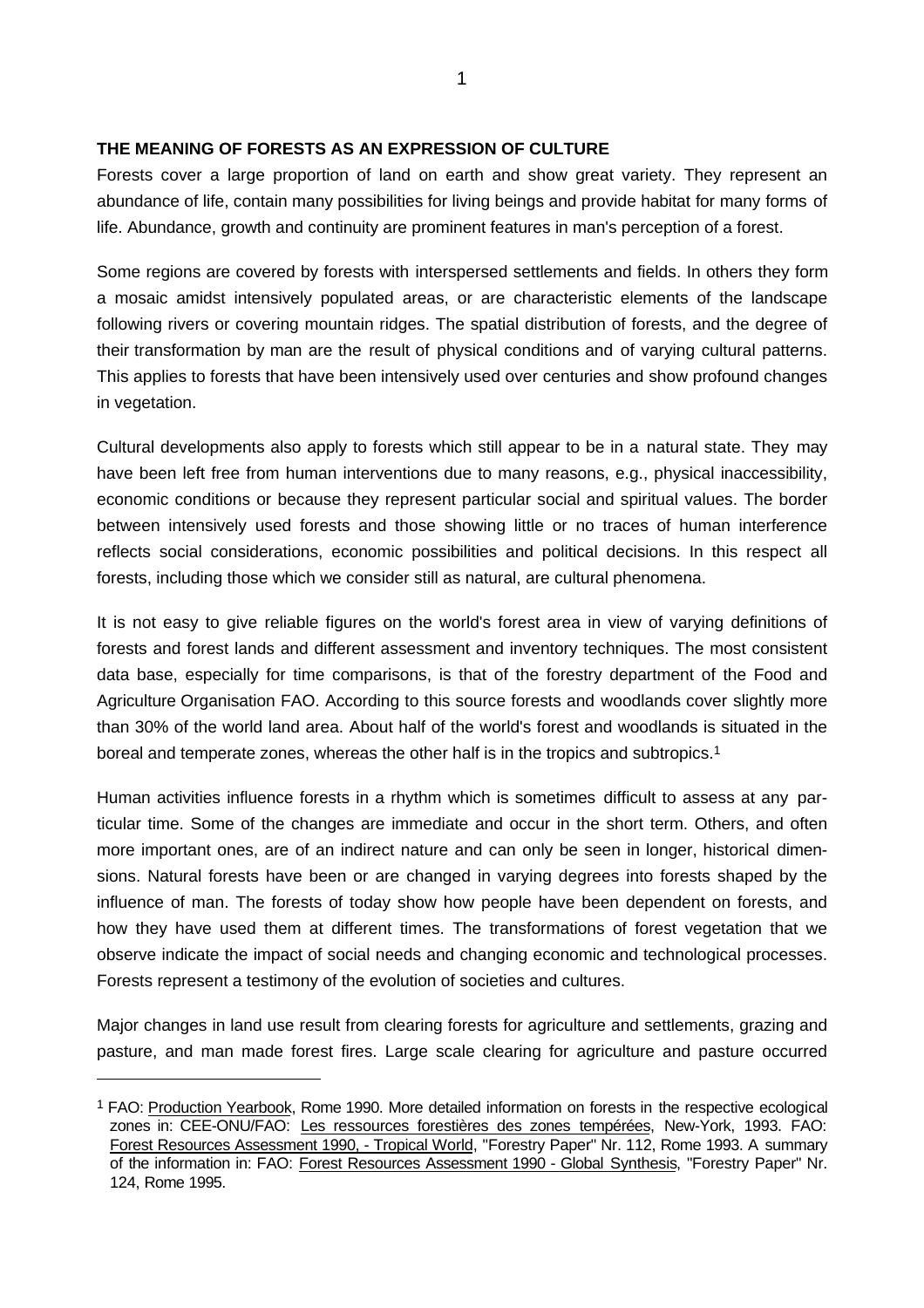during certain periods in Europe and North America and occur at present in tropical regions with deforestation rates of 1-3% for individual countries.2 Grazing and forest fires are usually slower and less spectacular processes with nevertheless important effects on arid and semi-arid areas as well as in mountainous regions.

Changes in forests result from continuing practices of local uses. It requires detailed studies in order to assess their impact on the supposed natural vegetation. More visible and sometimes profound changes are due to intensive silvicultural practices, change of tree species, tree breeding and to large scale afforestation. If such developments have in the past mainly occurred in Europe and North America they become increasingly important in the tropical and subtropical belt and in particular in Asia and Latin America.<sup>3</sup>

The meaning of a forest is reflected in its human perception which is culturally formed. Societies have developed their notions of what forests mean to them. Whatever the particular representation of forests in a society is, it would certainly have a different relevance to what others can see and interpret in the dimensions of their own culture. Whereas the earlier literature focussed on particular mythological and religious aspects of trees and forests in local knowledge, belief and tradition,4 more recent studies are concerned with trees and forests as a representation of culture and spirituality in a more general way. They examine the changes of the meaning of forests and the fundamental differences with which forests and trees may be perceived in different societies as part of evolutionary cultural processes.

Forests mean different things to different people in modern societies. If one would individually ask people what aspects of forests are important to them, which is rarely done, we would get answers

<sup>2</sup> For the extent and speed of actual deforestation processes in the tropics see: M. PALO, G. MERY and J. SALMI: Deforestaation in the Tropics: Pilot Scenarios based on Quantitative Analyses, in: FINNISH FOREST RESEARCH INSTITUTE (ED.): Deforestation or Development in the third World, Helsinki 1987.

<sup>3</sup> FAO: Management of Tropical Moist Forests in Africa, "Forestry Paper" Nr. 88, 1989; FAO: Review of Forest Management Systems of Tropical Asia, "Forestry Paper" Nr. 89, 1989. FAO: Aménagement et conservation des forêts denses en Amérique tropicale, "Forestry Paper" Nr. 101, 1992.

<sup>4</sup> Mannhardt's monumental work based on many individual studies, presents forest trees as mythological and religious representations and testimonials of divination, and describes their place in religious and traditional beliefs and practices of people in the ancient germanic world as well as the influence of greek, roman and asian mythology on it. W. MANNHARDT: Wald- und Feldkulte, Band I: Baumkultus der Germanen und ihrer Nachbarstämme, Band II: Antike Wald- und Feldkulte aus Nordeuropäischer Überlieferung erläutert, Berlin 1904 und 1905 (2nd edition). Another fundamental reference and source of incredibly rich information on trees and forests in magic and religion in European cultures, but also with reference to cultures in other parts of the world is: J.G. FRAZER: The Golden Bough - A Study in Magic and Religion, Volume I, Abridged Edition, New York 1944 (Macmillan). A reprint of the 3rd edition of the original work (1911) appeared in London/New York 1966, Macmillan/St. Martin's Press and contains 13 volumes. Religious and spiritual aspects of forests and trees have also found considerable interest in the forest science's literature of the second half of the 19th century as for instance in: A. DI BERENGER: Dell'Antica Storia e Giurisprudenza Forestale in Italia, Treviso e Venezia, 1859-1863, Roma 1982 (Reprint by the Italian Forest Service). A. SEIDENSTICKER: Waldgeschichte des Alterthums - Ein Handbuch für akademische Vorlesungen, Frankfurt a.O. 1886.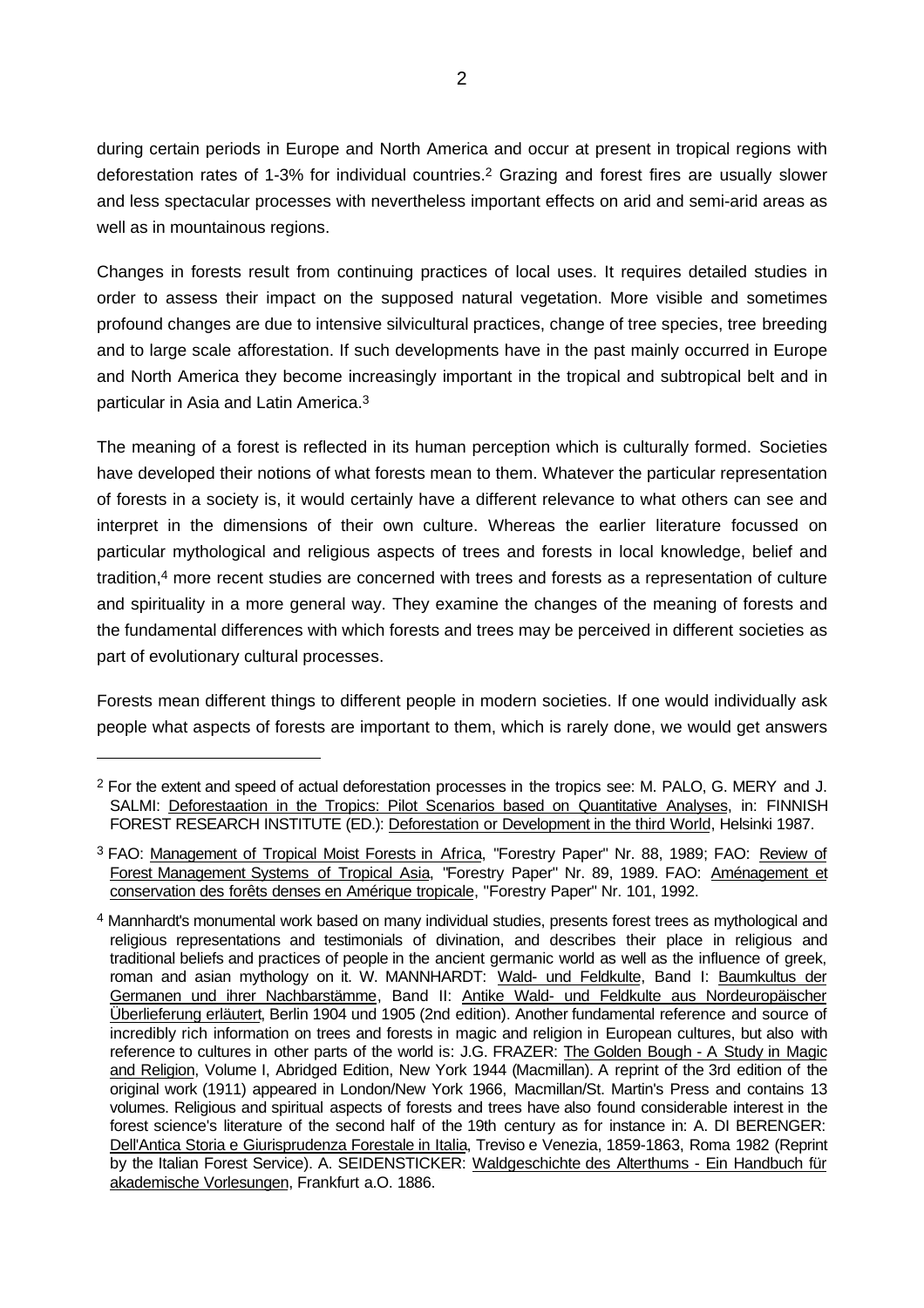reflecting contradictory interests and convictions. The inhabitants of large cities would perhaps stress the importance of forests for leisure and recreation, people in mountainous areas might value them for protection and as an attraction to tourists, and farmers might refer to the income generated from forestry activities. Some people would stress the uniqueness and beauty of forests and the need to preserve them, and others would insist on economic benefits and employment opportunities which result from their use. Evolving attitudes and perceptions, changing opportunities and specific user groups determine the social importance of forests. To local communities they represent opportunities of many uses and values, whereas at the national level, commercial wood production and the development of a forest industry sector may be considered as important.

The contrast between forests as a means of production and as a particularly valued element of the physical environment has developed in societies in which culture and nature are often believed to be in opposition to each other.<sup>5</sup> The specificity and the historic dimensions of this thinking become visible, if one compares it with the meaning of forests and nature in societies with different cultures and spirituality. In some of them nature and forests are not considered primarily as resources that may be disposed of for social and economic purposes and can be used at the discretion of individual and collective decisions. They represent a reality with gods and spiritual powers, in which man has to find his place and which may be harmful and at the same time helpful to him. In the thinking of people in cultures with traditional land-use systems nature and man may form parts of distinct realities which leave space for the beings of the present generations and for the world of the ancestors. Forests may represent the space of wilderness which is the realm of the ancestors and which gives to living beings cultural orientation and identity.<sup>6</sup>

A wealth of knowledge, transmitted from generation to generation, has been accumulated indicating the meaning of trees and forests and the uses of particular species and products as well as the technologies which enable such uses. Experience has taught users how trees and forests should be managed in the interest of the community and how to develop practices that ensure their protection. Research on local knowledge of conservation practices shows its ingenuity, cultural

<sup>5</sup> For the representation of forests in the evolution of European cultures and the changes in their perception during the Enlightenment see: R.P. HARRISON: Forests. The Shadow of Civilisation, Chicago and London 1992 (The University of Chicago Press). German Edition: Wälder. Ursprung und Spiegel der Kultur, München und Wien 1992, (Carl Hanser Verlag). The forest as a culturally formed element, protection and management as part of the culture of a society are discussed in: K. SEELAND: Der Wald als Kulturphänomen - von der Mythologie zum Wirtschaftsobjekt, "Geographica Helvetica" 48(1992)2: 61-66. As an example of a more recent text on spiritual aspects associated with trees see: J. BROSSE: Mythologie des arbres, Paris 1989 (Plon).

<sup>6</sup> Schefold examines relationships between nature and culture as related to the spirituality of different societies. He describes the meaning of wilderness and forests to a tribal group on the Siberut Island (Mentawai-Archipelago, Indonesia) as an example of societies with traditional land use systems. R. SCHEFOLD: Natur und Kultur im Weltbild indonesischer Stammesgesellschaften, in: W. BOEHM und M. LINDAUER (Hrsg.): Woher, Wozu, Wohin? Fragen nach dem menschlichen Leben, Stuttgart 1990 (E. Klett Verlag): 285-308.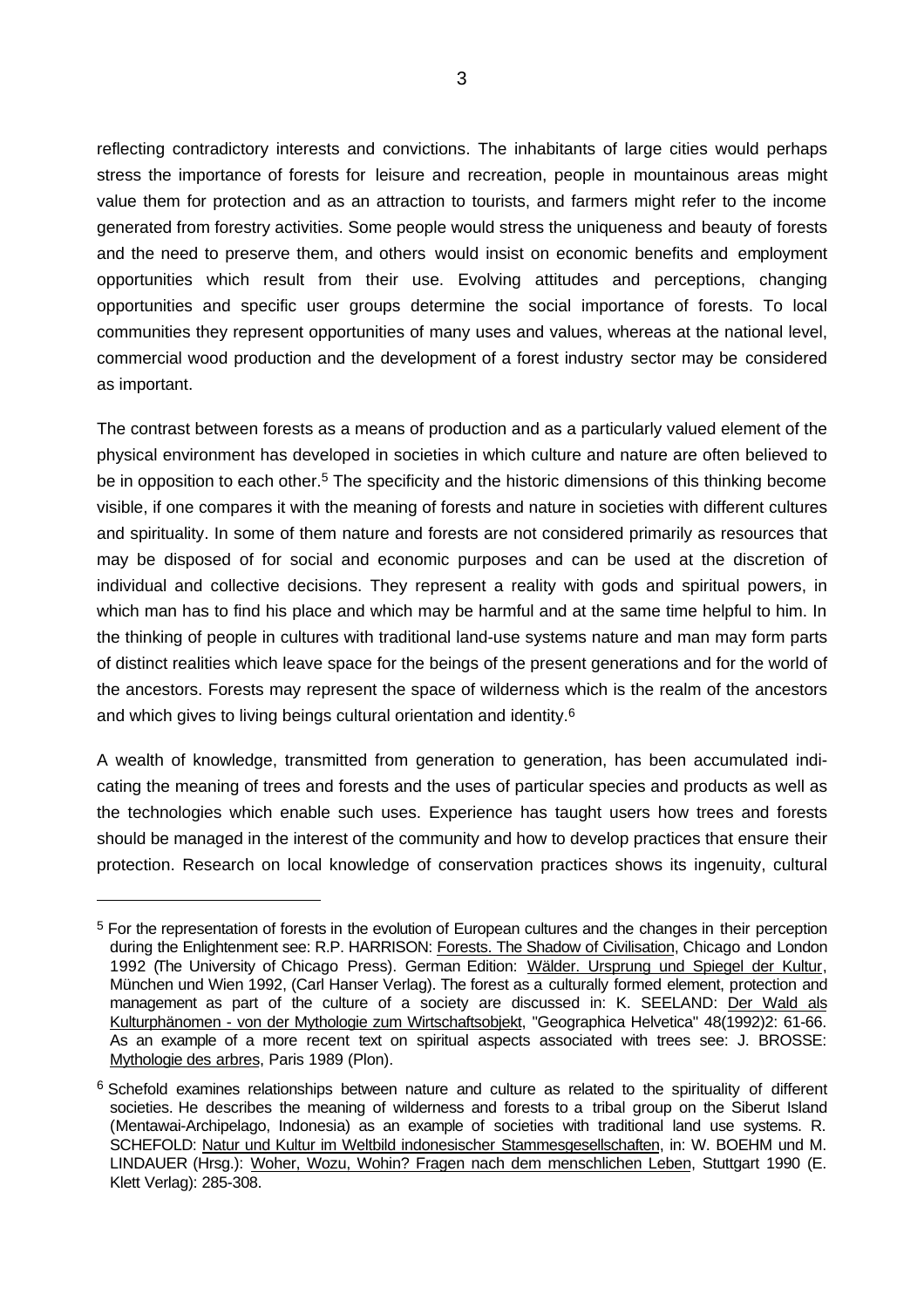uniqueness and social usefulness. Local or in a more specific sense indigenous knowledge is of particular importance in traditional societies because the local context is an universal frame in which knowledge matters. It is bound to local experiences, frequently of a forest environment, and takes the local world perhaps not as the only one existing, but as the most relevant of all.<sup>7</sup>

#### **FORESTS AS LOCAL SURROUNDINGS**

l

In societies of a Western contemporary culture, there may be different opinions about what forests represent, but most people can agree on the difference between forested lands and lands without forests. Forests are perceived as a distinct element of the landscape with clearly demarcated borders and a defined range of uses. Their protection and the regulation of access are largely determined by considerations of economic utility. Forests are means of production for goods and services satisfying individual and collective needs, and their management can be optimized in relation to prevailing opportunities and requirements. Forests and forest lands are a property which the owners may, within certain limits, use freely. They may be cleared due to collective and individual necessities, and land may be planted with trees if this promises to be a useful undertaking.

To people in societies with traditional land management systems, to answer the question what forests are and where they begin and end may be difficult. They would wonder whether this is a meaningful distinction. Is the area covered with trees, in which their animals graze, a forest, a pasture, perhaps both or perhaps something quite different? Does it make sense to separate trees and fields if cultivation is done for a few years only, and forest vegetation will come back in order to be cleared again for subsequent food crops? Are forests and fields not part of the same space which is used at different times in different ways? After some reflection they may tell us it is more important to distinguish the space formed by the village and its adjacent permanently cultivated land from the surroundings that serve different needs and have a distinct spiritual significance. And they may point out that forests as local surroundings may only be used in accordance with certain customs and with respect and consideration.

The meaning of forests as local surroundings may thus reflect many different situations. Communities may actually live in forest environments which provide a livelihood and represent an element of their cultural identity. In agrarian and pastoral societies, forests are part of a continuum of complementary and often interchangeable uses. The use of local resources is largely based on rotational systems with alternating phases of agriculture and forest regrowth on the same patch of land or on combined agroforestry and silvopastoral practices.

Trees and forests supply a large range of products used for food, medicines and daily needs, for fodder and local handicrafts, and they contribute to maintain soil fertility for an increased agricultural output. Wood is an important, but by no means the only component providing energy

 $7$  K. SEELAND: What is Indigenous Knowledge and Why does it matter today? Paper presented at the Seminar on Indigenous Knowledge on Forests. Max Mueller Bhavan, New Dehli, March 1995.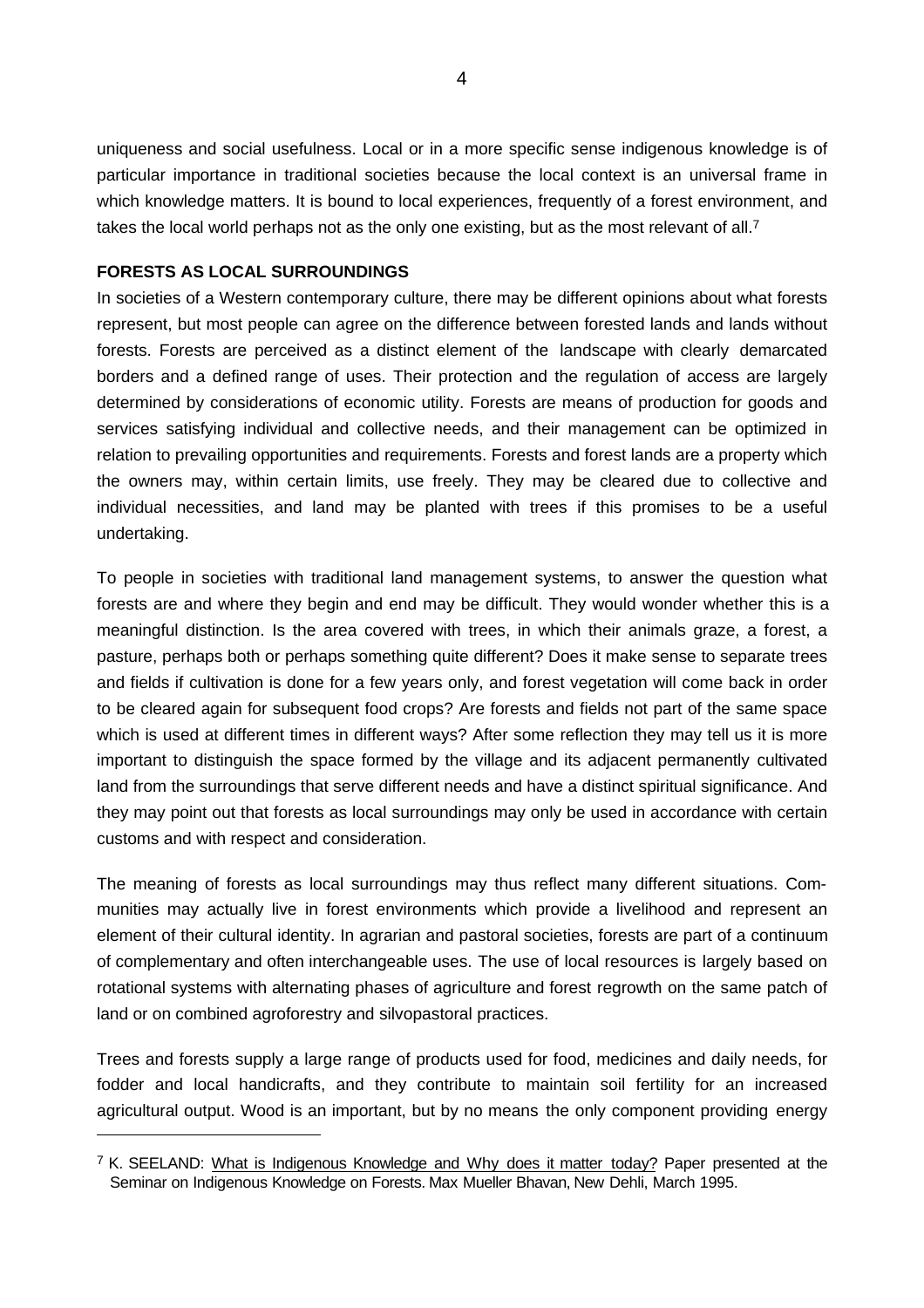and material for local construction. The variety and importance of uses to local communities and in particular to the poor and disfavoured groups has for a long time been underestimated. By referring to forest products other than wood as secondary forest produce, they have been systematically undervalued and neglected. Studies, undertaken at the local or regional level show that the economic weight of the non-wood forest products is sizeable and that collection and processing provide considerable employment opportunities. However, management and tenurial regulations are in most cases still inappropriate to favour and sustain such uses.<sup>8</sup>

Within the various production systems, trees and different stages of forests are dynamic elements of a common and continuously changing resource's potential. It is this aspect which represents their usefulness to people in developing countries and which has influenced the social meaning of forests in our own history. A study on land use developments for 5'000 km2 in the Black Forest (Germany) shows that the classified forest area increased from 1780 to 1985 from 32% to 53%, whereas the land surface for combined uses decreased from 30% in 1780 to 13% during the second half of the 19th century, and to nil beyond 1902.<sup>9</sup> If in this case the separation between forests, pasture and agricultural land has been shown to be complete, there are many other examples, especially in the Alps and the Mediterranean region, where combined uses continue to exist frequently in spite of efforts to reduce them.

The most widespread form of using forests as local surroundings is collective tenure of common property resources. It occurs in agricultural and pastoral societies in which forest and trees are important for the community to subsist and survive. Collective forest tenure does not mean an indiscriminate access to resources. It is based on elaborated tenurial arrangements carefully regulated by customs and rules. It provides different benefits to different groups of people, but even if restrictions for some groups are severe, they do not exclude any one completely from forest use. This is important in times of scarcity and natural disasters when trees and forests are one of the last resorts for subsistence to peasants and herders.<sup>10</sup>

<sup>8</sup> J. FALCONER: The Major Significance of "Minor" Forest Products - The Local Use and Value of Forests in the West African Humid Forest Zone, "FAO, Community Forestry Note" Nr. 6, Rome 1990. For the importance of changes in land use, combined and complementary uses in agriculture, and of wood as a source of energy and local construction material during the middle ages and the early modern times in Europe see for instance: K. MANTEL: Wald und Forst in der Geschichte - Ein Lehr- und Handbuch, Alfeld-Hannover 1990 (M. und H. Schaper): p. 58f, 89f, 202f.

<sup>9</sup> U.E. SCHMIDT: Entwicklungen in der Bodennutzung im mittleren und südlichen Schwarzwald seit 1780, "Mitteilungen der Forstlichen Versuchs- und Forschungsanstalt Baden-Württemberg" Heft 146, Freiburg/Brsg. 1989.

<sup>&</sup>lt;sup>10</sup> For the role of trees and forests in times of food scarcity, diminishing agricultural crops and lack of fodder in drought periods see: FAO: Forestry and Food Security, "Forestry Paper" Nr. 90, Rome 1989. The effects of declining common property resources on pauperisation of the rural population and in particular of disfavoured groups in a semiarid environment are described in: N.S. JODHA: Population Growth and the Decline of Common Property Resources in Rajasthan, India, "Population and Development Review" 11(1985)2: 247-264. N.S. JODHA: Rural Common Property Resources: A Growing Crisis, "International Institute for Environment and Development, Gatekeeper Series" Nr. 24, 1991.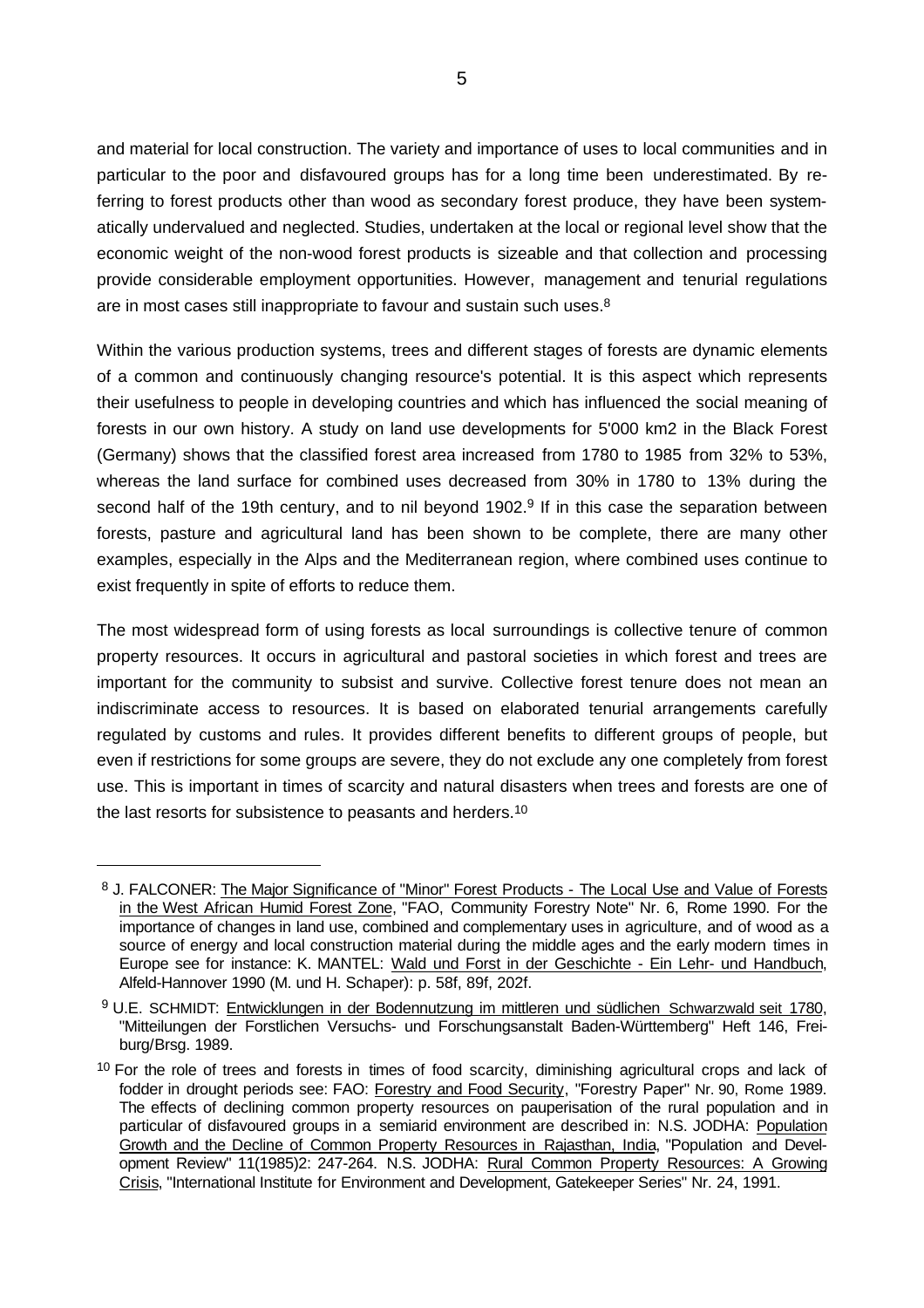Collective tenure systems of common property resources have found an increasing attention both from an economic and from an institutional and social point of view.11 Within the political and economic context which they have developed, they offer a reasonable arrangement for resource management. A combination of restrictions and obligations protects trees and forests to varying degrees and allows for some form of continuing use. However, collective tenure is slow in adapting to change, and may loose its regulatory force and provoke exploitative uses, if confronted with new forms of resource appropriation. In developing countries the appropriation of land through a process of acquiring private ownership rights as part of agricultural expansion, and the claim of forests as a domain of the state are major reasons for the discrimination of local uses, for the disappearance of collective tenure and for the clearing of forests. Similar processes of expansion and land colonization have led to large scale deforestation in European and North American countries in the past.

### **FORESTS AS RESOURCES FOR INDUSTRIAL WOOD PRODUCTION**

l

During the last century a change in emphasis has taken place in the Western hemisphere from multiple forest uses in a local area to a single and economically important use, usually for timber production. In a first stage forests were exploited with little regard for their long-term timber production potential and for soil conservation and water regimes. But soon it became evident that the prospects of an expanding wood products industry required a lasting forest productivity, and this required investment in forestry and an adjustment of timber harvest scheduling.

In Europe this evolution was preceeded by a long period in the 17th and 18th centuries when the sovereign and the nobility had claimed wood resources for operating local industries and long distance trade. They had established juridical control over certain forest lands, forest administrations controlling local uses, and supervision of management practices in communal and, to a lesser degree, private forests.<sup>12</sup> The growing influence of the state on production objectives and management practices led to controversies and resistance in particular on the side of large forest

<sup>&</sup>lt;sup>11</sup> For general references see: B. McCAY and J. ACHESON (eds.): The question of the Commons, Tucson 1987 (University of Arizona Press). The concept of common property and open access regimes, and the management effects which result from different tenurial systems are discussed in: D.W. BROMLEY and M.M. CERNEA: The Management of Common Property Natural Resources, "World Bank Discussion Paper" Nr. 57, Washington 1989. For prevailing tenurial systems and country policies on land tenure in African countries where French is spoken as lingua franca see: E. LE ROY: La réforme du droit de la terre dans certains pays d'Afrique francophone, "FAO Etude Législative" Nr. 44, Rome 1987. For a review of tenurial aspects including customary use rights and communal tenure in the context of forest policy development see: Ch. DU SAUSSAY: Statuts fonciers et politique forestière, "FAO Etude Législative" Nr. 41, Rome 1986.

<sup>&</sup>lt;sup>12</sup> For France see: A. CORVOL: L'homme aux bois, Fayard 1987. Examples of similar processes in two regions in Germany in: J. ALLMANN: Der Wald in der frühen Neuzeit - eine mentalitäts- und sozialgeschichtliche Untersuchung am Beispiel des Pfälzer Raumes 1500-1800, Berlin 1989 (Duncker und Humblot). I. SCHÄFER: Ein Gespenst geht um. Politik mit der Holznot in Lippe 1750-1850 - Eine Regionalstudie zur Wald- und Technikgeschichte, Detmold 1992 (Naturwissenschaftlicher und Historischer Verein für das Land Lippe).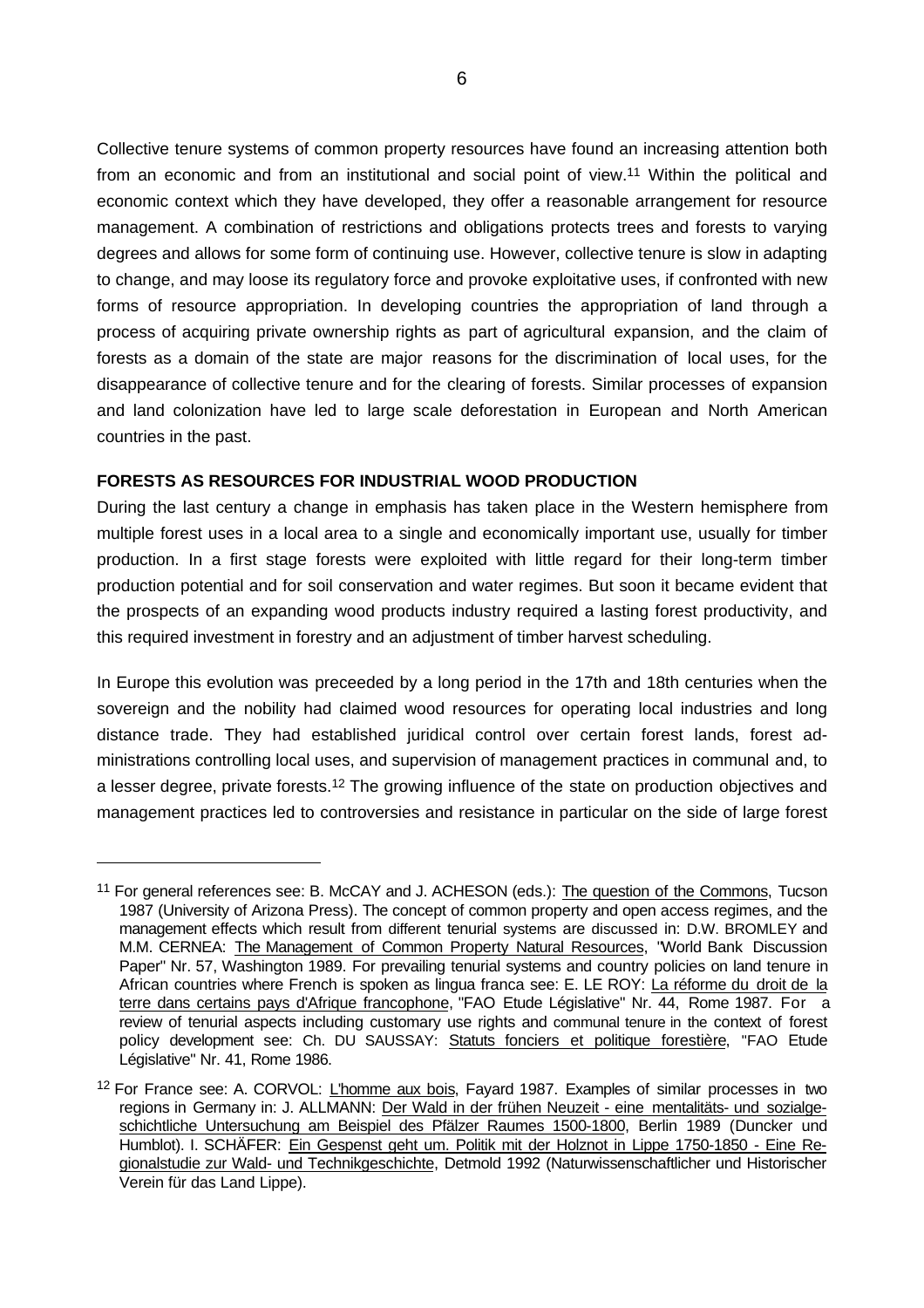owners. It also created continuous tensions between the forest administration and the peasants and villagers being more concerned with local uses than with commercial wood production.<sup>13</sup>

The emphasis on the importance of forests for commercial production has had important consequences with regard to the role of communities in the management of resources. In several countries it has been a deliberate and forcefully implemented policy to restrict existing collective uses. Usufructuary rights were abolished in areas classified as state forest domain and collective tenurial arrangements were transformed into clearly defined categories of forest ownership. In some cases this has favored the constitution of communal forest ownership whereas in others it has increased the state forest domain. Part of the forests used in common have been distributed among the previous collective users and became private ownership. Very often a combination of tenures has developed. The present ownership pattern in European forests is to a large extent the result of this transformation process.

Market economies, the change from subsistence to commercial and highly productive agriculture and the introduction of industrial production, have changed the social relevance of forests. They were now considered as a "resource" with a specific meaning, a resource for the production of wood. Growing wood products market, based on long distance exchanges, made wood a major national economic option.14 The concept of forestry as a sustainable timber production activity became the principal objective of forest conservation. In Europe and in parts of North America, where these conservation practices had been introduced, the sustainable production of timber has increased considerably due to an improved productivity of forest stands and large scale afforestation.

Forest policies as a national issue developed in Europe in this context. They were induced by an experience of timber shortages or an anticipated scarcity of future supply in economies that were

<sup>&</sup>lt;sup>13</sup> For Austria during the 19th century, in particular the regulation of ownership and usage rights, and the conflicts between public and private interests determining the adoption of the forest law of 1852 see: H. FEICHTER: Regelung von Eigentums- und Nutzungsrechten als Voraussetzung für die Entwicklung der österreichischen Forstwirtschaft in der Zeit von 1750 bis 1870, and H. FEICHTER: Öffentliche und private Interessen an der Waldbewirtschaftung im Zusammenhang mit der Entstehung des österreichischen Reichsforstgesetzes von 1852, both in "Forstwissenschaftliche Beiträge der Professur Forstpolitik und Forstökonomie, ETH Zürich" Nr. 11, 1992 and Nr. ... (forthcoming).

<sup>14</sup> For the development of pre-industrial and industrial commercial wood utilization, timber prices, and long distance trade of wood see: K. MANTEL: Wald und Forst in der Geschichte, p. 209f, 246f, 277f, op. cit. The importance of wood as a technological raw material and energy source, and strategies to overcome wood shortages in the 17th and 18th centuries are discussed in: J. RADKAU and I. SCHÄFER: Holz - Ein Naturstoff in der Technikgeschichte, Reinbek bei Hamburg 1987 (Deutsches Museum/Rowohlt). R.P. SIEFERLE: Der unterirdische Wald - Energiekrise und Industrielle Revolution, München 1982 (C.H. Beck). The expansion of the forest sector was correlated with economic growth and in return contributed to economic and social development. Economic growth and sector development created favourable conditions for maintaining forests and for sustainable forest management. M. PALO: The forest-Based Development Theory Revisited with a Case Study of Finland and Prospects for Developing Countries, in: Deforestation or Development in the Third World?, Volume II, Helsinki 1988 (The Finnish Forest Research Institute).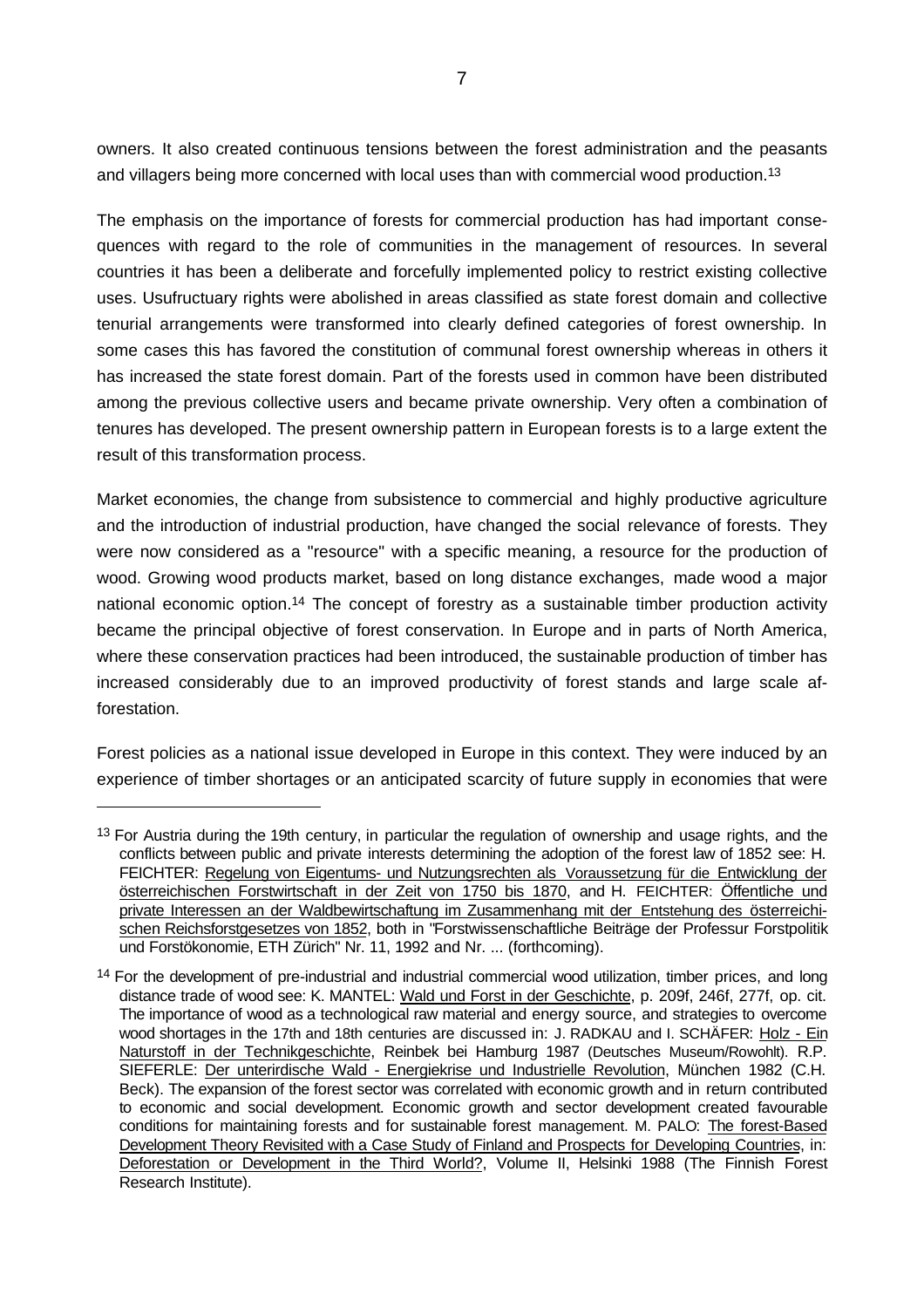still depending in many ways on locally available raw material. At the same time the improving economic prospects, demonstrated by new wood products demands and technologies, as well as by rising timber prices, made it attractive to governments and land owners, to promote timber production in expanding market economies. Policy programs, determined by the legislatures and governments, set the framework for development of forestry and the wood products industry. The principal actors in elaborating and implementing the programs were governmental forest services and major user groups such as forest owners and wood products industry associations.

Policy objectives focused on the protection of forest lands, the regulation of harvesting practices, the establishment of a viable sector economy organized by forest enterprises, and the promotion of large-scale afforestation programs.15 Yield regulation, silvicultural measures such as thinning and tree improvement, planting of high-yielding tree species and site melioration became a progressive and acknowledged means to increase wood production. To some extent policy targets also included protection, in particular in mountainous areas. National programs were on the whole fairly simple, but for that reason effective. They prohibited forest clearings, restricted clear cutting, provided technical advice and, to a lesser degree, financial support to forest owners.

A somewhat comparable evolution took place in North America, perhaps with a stronger emphasis on large-scale industrial development. Forest resources were to finance new infrastructures and settlements. Capital intensive, high-yield forestry regimes developed in some regions. Certain forest areas were excluded from commercial wood production mainly as parks. By 1900 the United States had adopted conservation programs for federal forest lands that combined sustainable timber production with the preservation of certain areas as parks and wilderness. The policy framework that had developed around the turn of century and continued to evolve emphasized protection of forests from wildfire and management based on scientific principles. Its implementation implied a strong public sector role in forestry research; the protection of forests from wildfire and desease epidemics regardless of ownership; the productive management of federal and state forests; the promotion of improved resource utilization on private forest lands through technical and financial assistance and tax incentives; the adoption and enforcement of state and federal wildlife conservation laws; and the acquisition of public lands for stream-flow protection. Policy implementation was largely based on cooperative efforts among federal, state and private sector interests.<sup>16</sup>

<sup>&</sup>lt;sup>15</sup> Examples of this evolution in Switzerland, one for communal forest management (Canton Nidwalden) and one for state afforestation programmes on public and private lands (Canton Fribourg) ar given in: H. KASPER: Der Einfluss der eidgenössischen Forstpolitik auf die forstliche Entwicklung im Kanton Nidwalden in der Zeit von 1876 bis 1980. "Forstwissenschaftliche Beiträge der Professur Forstpolitik und Forstökonomie, ETH Zürich" Nr. 7, 1989. U. MÜLLER: Schutzwaldaufforstungen des Staates Freiburg im Senseoberland, Kantonsforstamt Freiburg 1990.

<sup>&</sup>lt;sup>16</sup> An excellent overview of the development of the conservation movement during this century leading to sustainable forest production, of the changes in land use practices which resulted from new policy and legislation, and of the achievements in improving forest and range conditions as result of a more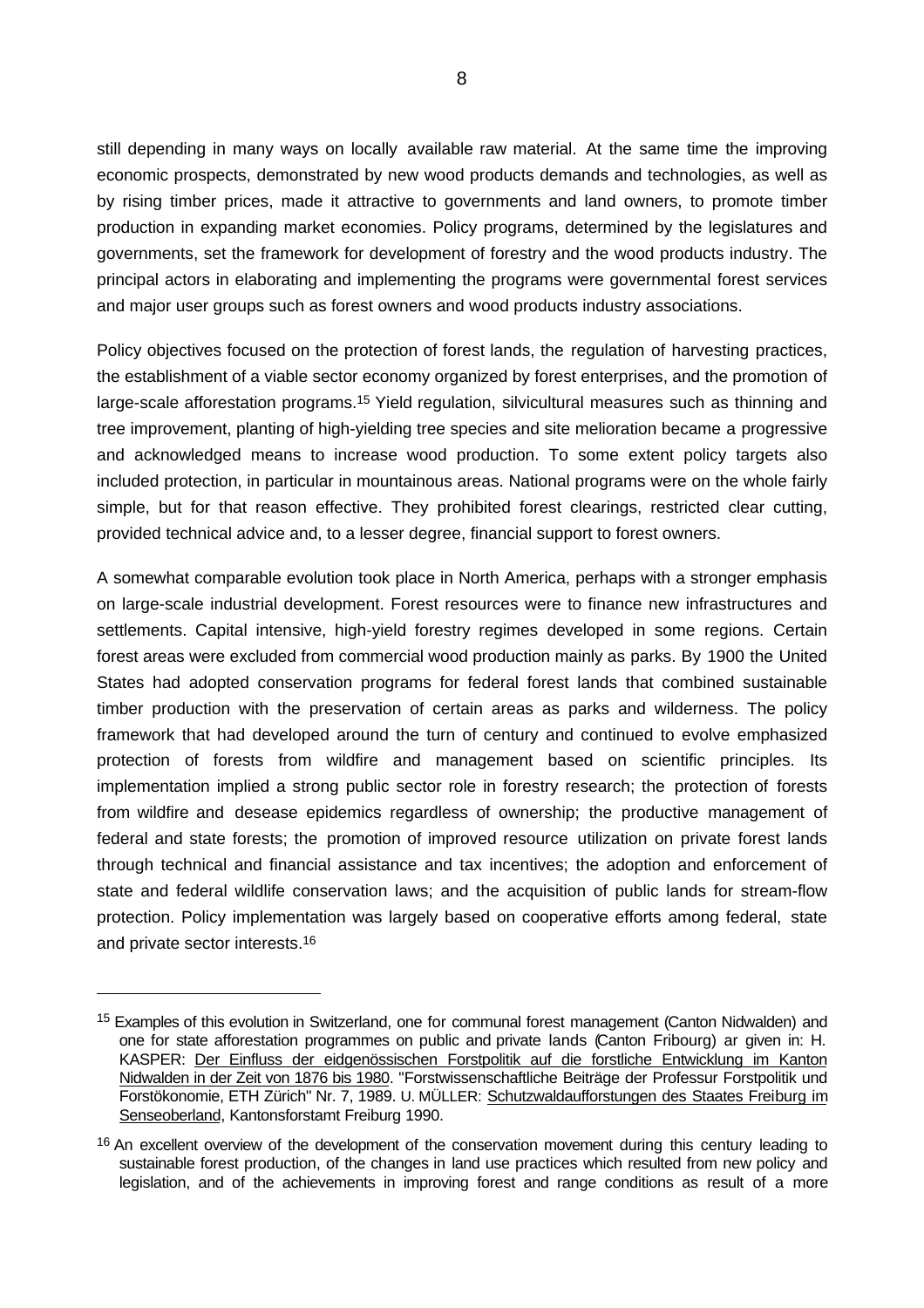In Canada forest policy development of the federal government and of the provinces has followed, probably with some delay, a pattern similar to the USA. Due to the large proportion of public forest land owned by the provinces, policy and resource management are to a large extent concerned with joint land utilization and management, involving the public sector as land owner and the private sector's timber production and wood processing. The provinces have developed a range of permits, licenses and forest leases and modified the applicable regulations and contractual arrangements in order to improve forestry practices and to enforce nature and environmental protection.<sup>17</sup>

In the developing countries it has been more difficult to introduce sustainable wood production practices. Under the conditions of tropical and subtropical forest zones only a small proportion of the exploited natural forests are utilized in a sustainable manner so far. Silvicultural efforts have largely concentrated on plantation forestry which is replacing the natural forest stands in some areas. The priority given to industrial forest development has in many cases detracted governmental action and policy options from local uses, that are important to people.18 This widened the gap between the reality of rural populations strongly depending on trees and forests and national objectives which too often have only induced an exploitative extraction process.

Rotational and combined land uses which are still dominant in many regions of the world have been officially acknowledged only recently and "reinvented" under such terms as agroforestry,

intensive land management is presented in: D.C. LE MASTER, J.T. O'LEARY and A. SAMPLE: Forest Service Response to Changing Public Values, Policies and Legislation during the Twentieth Century in the United States, "Forstwissenschaftliche Beiträge der Professur Forstpolitik und Forstökonomie, ETH Zürich" Nr. ... (forthcoming).

<sup>&</sup>lt;sup>17</sup> A review of timber allocation and forest management practices on public forest land and the characteristics of different tenurial arrangements in the provinces is presented in: D. HALEY and M.K. LUCKERT: Forest Tenures in Canada - A Framework for Policy Analysis, "Forestry Canada", 1990. For the Province of British Columbia which under the term tree farm licence has developed a joint long term management system of particular interest see: G. McG. SLOAN: The Forest Resources of British Columbia, 2 Vols., Victoria B.C. 1957. W. McKILLOP and W.I. MEAD (eds.): Timber Policy Issues in British Columbia, Vancouver 1974 (University of British Columbia Press). Forest policy developments in the Province of Ontario in: MINISTRY OF NATURAL RESOURCES: Developing a New Timber Production Policy, Ontario 1993. J.-L. WALLACE: Evolution of Timber Revenue Policies on Crown Land in the Province of Ontario, "Forstwissenschaftliche Beiträge der Professur Forstpolitik und Forstökonomie, ETH Zürich" Nr. ... (forthcoming).

<sup>&</sup>lt;sup>18</sup> An analysis of the early stages of national forest policies in developing countries and of the increasing influence of international development programmes on policy objectives are given in: H. STEINLIN and J. PRETZSCH: Der tropische Feuchtwald in der internationalen Forstpolitik, "Holzzentralblatt" Nr.138, 1984. A case study of the impact of a wood export and processing policy in the Ivory Coast gives: J. PRETZSCH: Die Entwicklungsbeiträge von Holzexploitation und Holzindustrie in Ländern der feuchten Tropen dargestellt am Beispiel der Elfenbeinküste, "Schriftenreihe des Instituts für Landespflege der Universität Freiburg im Breisgau" Nr. 11, 1987. A study of exploitation effects on the depletion of forest resources in the Philippines in: A.V. REVILLA: Effective Forest Conservation Requires more than Good Laws - The Case of the Philippines, "Forstwissenschaftliche Beiträge der Professur Forstpolitik und Forstökonomie, ETH Zürich" Nr. 10, 1990.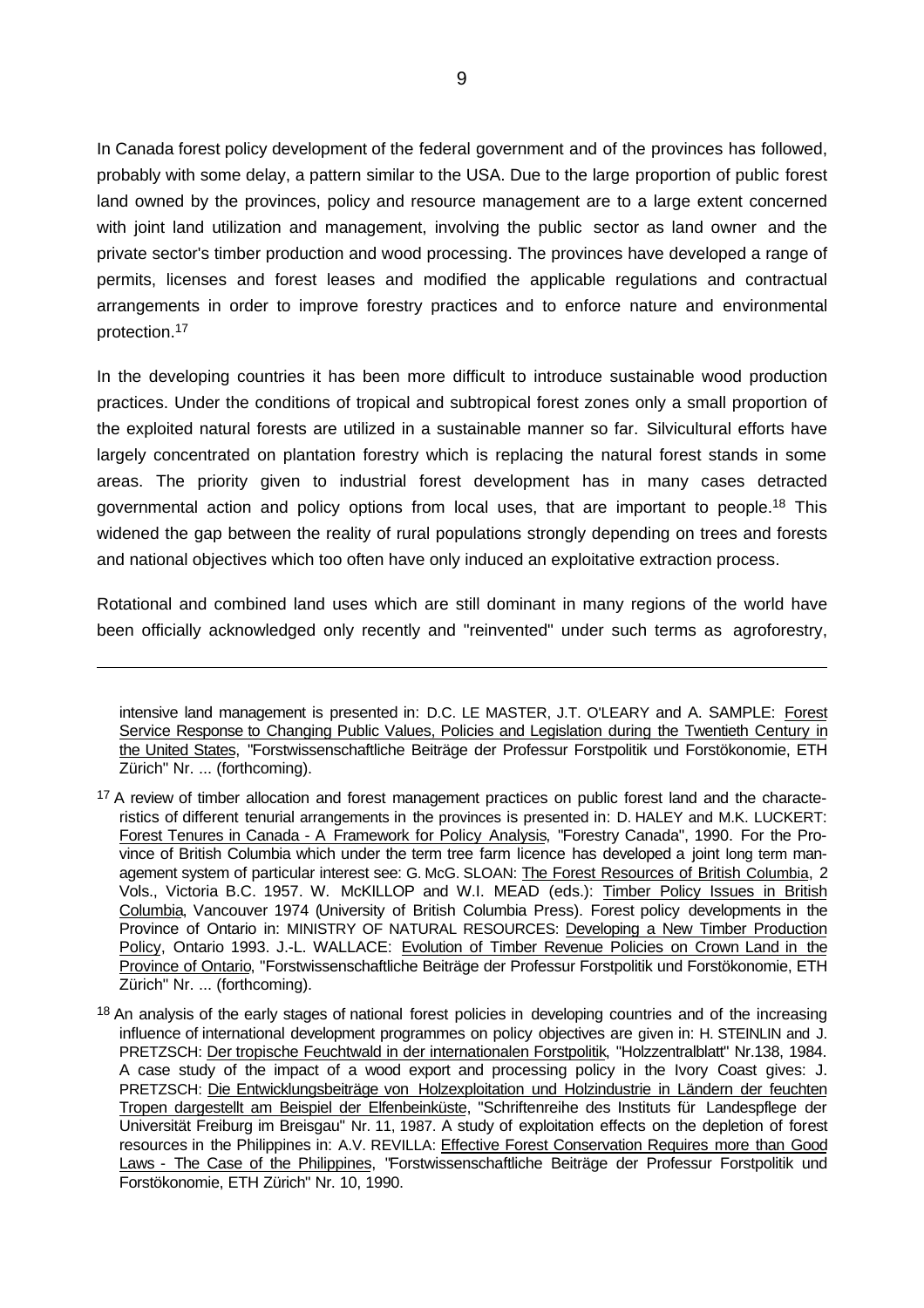rural forestry or forestry for community development. But such concepts still determine only very few policies at national and regional levels. It will demand more consistent efforts of governments to design and implement forest and rural development programs which contribute to an improvement of the living conditions of local communities.<sup>19</sup>

A process of state appropriation extending to ownership, usage rights and management control has taken place in many countries. Ownership of forest lands for which no land title could be produced, was claimed to belong formally to the state. The application of this principle, already introduced by the colonial powers and subsequently retained by many forest and land tenure legislations of the independent states, created a new situation.<sup>20</sup> The governments saw an opportunity to obtain fiscal revenues from commercial logging operations, to promote log and wood product exports in order to improve trade balances, and to develop a modern forestry and forest industry sector. Since forest administrations were usually not in a position to organize large-scale forest resource utilization, governments relied on the private, and in many cases expatriate sector.<sup>21</sup> They usually granted different types of permits and contracts for timber extraction and forest management.

In countries, in which the principle of collective local ownership on forest lands has been retained or in which the forest area has been recognized to be under communal tenure, state intervention and more subtle forms of appropriation operate. This refers, for instance, to regulations which invest the right to contract with industrial operators in the state acting in trust for local owners and to sharing of timber revenues between the communities and the government. It also refers to the strict management rules which usually limit the decisional powers of the land owners.

<sup>&</sup>lt;sup>19</sup> An analysis of the role of agroforestry and community forestry in governmental policies and changes of administrative behavior gives: M.R. DOVE: The Theory of Social Forestry Intervention - The State of the Art in Asia, "Agroforestry Systems", 1995.

<sup>&</sup>lt;sup>20</sup> As an example of the institutional and social aspects of property rights and the conflicts between historically prevailing customary tenure and the evolution of state forestry based on enforced forest reservation and demarcation policies see: M. CHAKRAVARTY KAUL: Forest Rights and Forest Laws in the Indian Himalayas during the Second Half of the 19th Century, "Forstwissenschaftliche Beiträge der Professur Forstpolitik und Forstökonomie, ETH Zürich" Nr. ... (forthcoming). The influence of the forestry regulations 1935 on state appropriation of utilization rights in West and Central African countries where French is spoken as lingua franca and their continuation in national forest legislation is discussed in: F. SCHMITHÜSEN: Vom kolonialen Forstgesetz zum nationalstaatlichen Wirtschaftsrecht. Die Entwicklung der Forstgesetzgebung in frankophonen Westafrika, "Allgemeine Forst- und Jagdzeitung" 147(1976)6/7: 130-142.

<sup>&</sup>lt;sup>21</sup> Developments in the African region concerning different categories of forest domains, customary rights and local uses, state and communal land ownership, and resources allocation methods are reviewed in: F. SCHMITHÜSEN: Forest Legislation in Selected African Countries, "FAO Forestry Paper" Nr. 65, Rome, 1986. For the regulatory framework of state-granted industrial forest utilisation agreements in the Asia Pacific region see: F.v. SCHLABRENDORFF: The Legal Structure of Transnational Forest-Based Investments in Developing Countries, "Forstwissen-schaftliche Beiträge der Professur Forstpolitik und Forstökonomie, ETH Zürich" Nr. 5, 1987.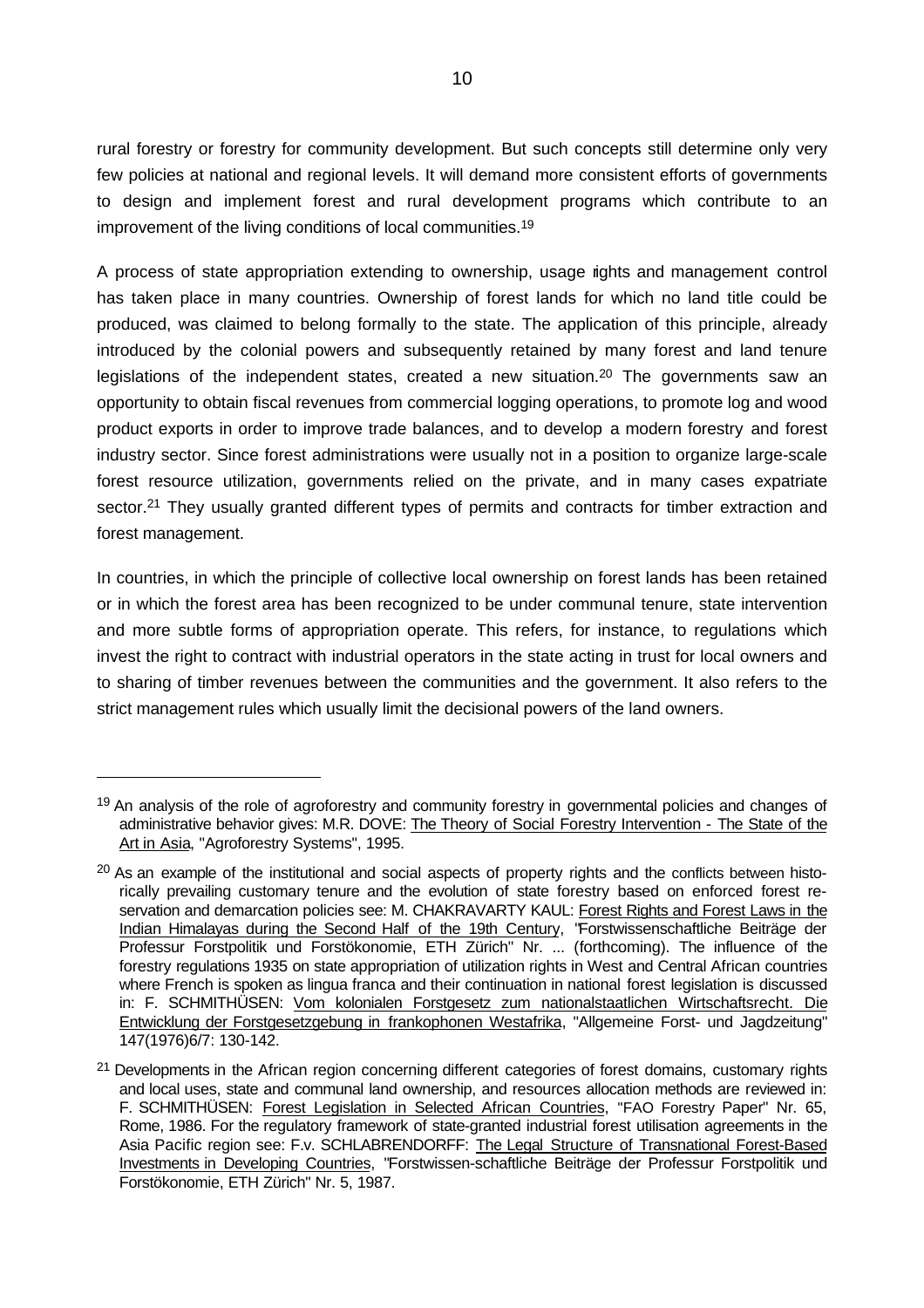The concentration of benefits from forestry at the national level and the centralization of land-use decisions have important consequences. The groups using forest surroundings traditionally tend to feel deprived of what they consider as their own resource. A process of the transfer of resources from the poor to the rich and from rural to urban areas is initiated. The breakdown of customary rules protecting forests as part of the local space and the failure of modern forest laws that were adopted to replace them, may be explained in this manner. The lack of local opportunities to use forests, combined with often short term industrial exploitation, contributed considerably to deforestation, since this appears to many people as the only possible alternative to draw some benefits from the available lands.<sup>22</sup>

### **THE PERCEPTION OF FORESTS AS ENVIRONMENT AND WILDERNESS**

Forests have still another meaning in society. They are a representation of nature which is supposed to be largely free from apparent human disturbance, some free of it altogether. Forests mean unfettered natural processes and wilderness, something very different form surrounding intensive urban and rural land-use patterns. The efforts to limit forest uses, to set aside areas without apparent human disturbance, and to preserve biodiversity in managed forests are the result of a growing concern to maintain forests as a representation of nature and wilderness.

During the last three decennia, a wider perspective on the value of forests has emerged with important challenges to forestry and forest policy. Three causes have been at work. The first came from the rapidly increasing demand in industrialized countries for recreational activities in open landscapes and forests. A second cause, which now can be characterized as having world-wide dimensions, developed from the environmental and nature-protection movement. A third cause superimposed on the other two, derived from a growing number of people identifiying forests as wilderness providing a place for spiritual freedom, solitude, and contemplation.<sup>23</sup>

Local knowledge of the meaning of forests, of prevailing socio-cultural values and uses, and of management performance becomes more important for the efficiency of participatory resource management policies. In increasingly urban and periurban societies, knowledge and personal

<sup>&</sup>lt;sup>22</sup> Deforestation in the tropics varies widely in space and time according to variations in socio-economic and natural factors. An analysis focussing on land tenure, distribution of benefits and institutional weaknesses is given in: M. PALO: Deforestation Perspectives for the Tropics: A Provisional Theory with Pilot Applications, in: DYKSTRA et al. (eds.): The global Forest Sector: An Analytical Perspective, London 1987 (John Wiley). For country studies on the adverse effects of forestry policy but also of policies promoting agriculture and livestock development on conserving forest resources see: R. REPETTO and M. GILLIS (eds.): Public Policies and the Misuse of Forest Resources, Cambridge University Press,1988 (World Resources Institute).

 $23$  For general aspects of nature and wilderness as cultural representation see: M. OECHSLE: Der ökologische Naturalismus - Zum Verhältnis von Natur und Gesellschaft im ökologischen Diskurs, "Campus Forschung" Vol. 52, Frankfurt/Main 1988. M. SILVAR (Hrsg.): Kultur und Natur - Berner kulturgeschichtliche Vorlesungen 1990-1991, Bern 1992 (Peter Lang Verlag). B. GRÜNIG: Natur, Baum, Mensch - Zur Entwicklung des Verhältnisses des Menschen zur Natur am Beispiel der Bäume, Kassel 1989 (Zentraldruckerei der Gesamthochschule Kassel).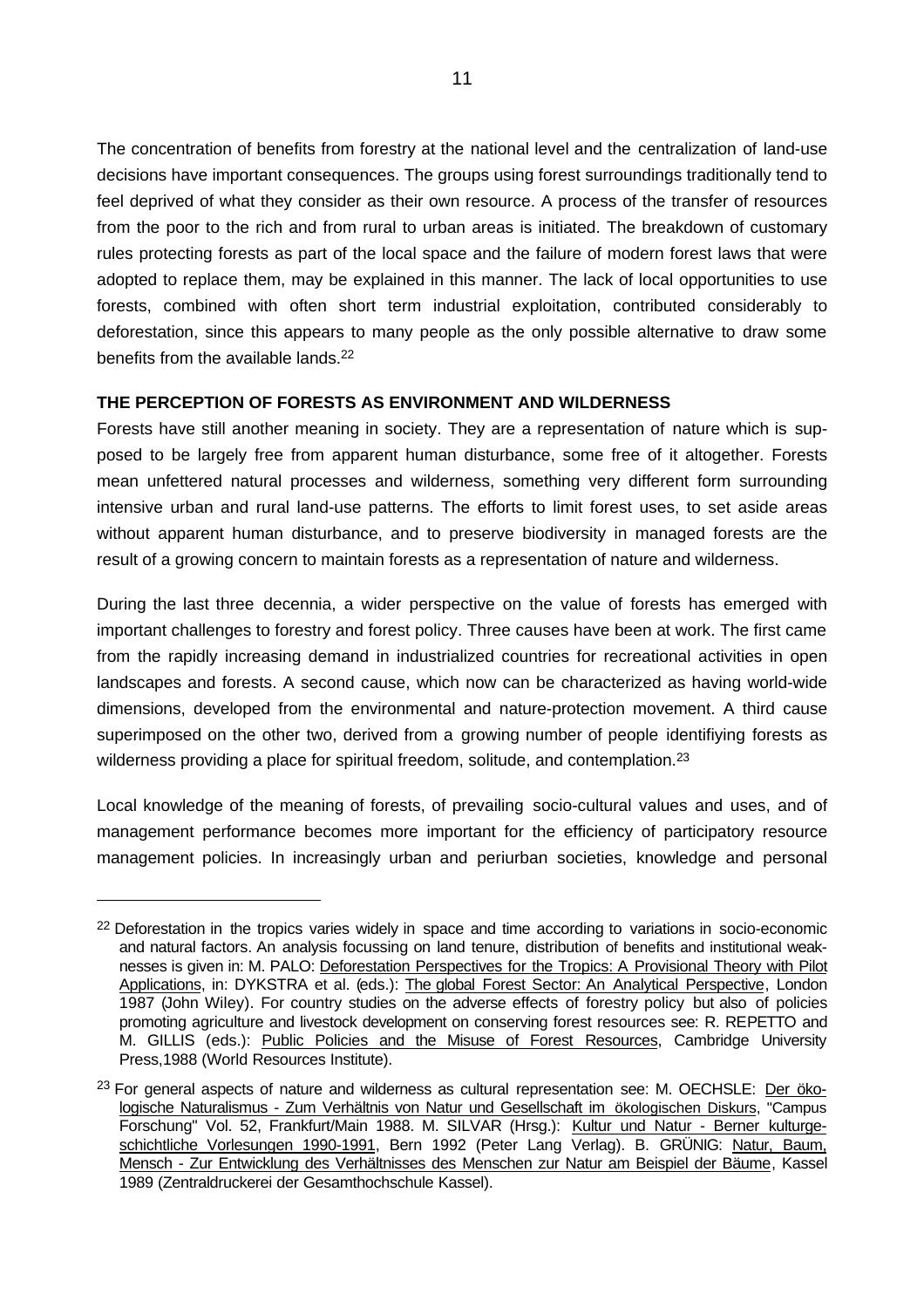experiences on forests as influenced by evolving attitudes and perceptions are in a state of change. Available research indicates that knowledge on traditional uses is still present, but fading and with little relevance to the context in which actual problems of protection and management are seen and assessed. Some findings suggest that forests represent a space for leisure and personal reflection.<sup>24</sup> Visible expression of changing attitudes and a need for more knowledge is on the increase. Educational activities in forests try to introduce people to the abundance of nature and to make their surroundings and history more meaningful to them. On the other hand, there are indications that the understanding of forests as a source of raw material and of forestry as a productive land-use activity is diminishing and that these aspects are increasingly considered as expert issues left to the small group of specialists competent in forest management. The indications confirm the need to place timber production more clearly into the context of global sustainability and to explain to the public its social usefulness in utilizing renewable resources.

New elements that appear are an evolving perception of citizens on the urgency of conservation needs and to maintain future options. There is an increasing involvement of interest groups articulating conservation demands more forcefully, and the insistence of the public to see more effective policy measures for the preservation of nature and landscapes. The environmental movement has also made it clear that espousing conservation as a principle does not necessarily prevent degradation and waste of resources. It targets for specific measures and regulations based on a more precise understanding of how resources can be used in a sustainable manner and which elements of our environment must be protected and preserved. Value changes from a largely resources utilization oriented to an environmental perspective have been particularly pronounced and visible with regard to future management options on federal forest land in the United States. This process led to serious confrontations between different user groups followed by policy changes and new legislation as well as by an increasing influence of local groups on management decisions on forest conservation and preservation.<sup>25</sup>

<sup>&</sup>lt;sup>24</sup> Perception of and local knowledge on trees and forests in urban and periurban areas have found considerable attention among several French researchers: B. KALAORA: Le musée vert ou le tourisme en fôret - Naissance et développement d'un loisir urbain, le cas de la fôret de Fontaineblau, 1981 (Editions Anthropos). L'arbre en ville, "Revue Forestière Française" (Numéro special), 1989. La fôret, les savoirs et le citoyen - Regards croisés sur les acteurs, les pratiques et les représentations, Communications présentées au colloque européen organisé à Montceau-les Mines et Le Creusot en novembre 1993 par l'Agence Nationale de la Création Rurale, ANCR, 1995.

<sup>&</sup>lt;sup>25</sup> For the evolution of the political and legislative processes of adaptation see: D.C. LE MASTER, J.T. O'LEARY and V.A. SAMPLE: Forest service response to changing Public Values, Policies and Legislation during the Twentieth Century in the United States, op. cit.. W.C. SIEGEL and Ch.E. MARTUS: Local Government Forest Regulatory Ordinances in the United States, "Forstwissenschaftliche Beiträge, Professur Forstpolitik und Forstökonomie, ETH Zürich" Nr. ... (forthcoming). For the implications on management practices with greater emphasis given to non-commodity uses such as recreation and wildlife: L.A. CRAMER, J.J. KENNEDY, R.S. KRANNICH and T.M. QUIGLEY: Changing Forest Service Values and their Implications for Land Management Decisions Affecting Resource-Dependent Communities, "Rural Sociology", 58(1993)3: 475-491.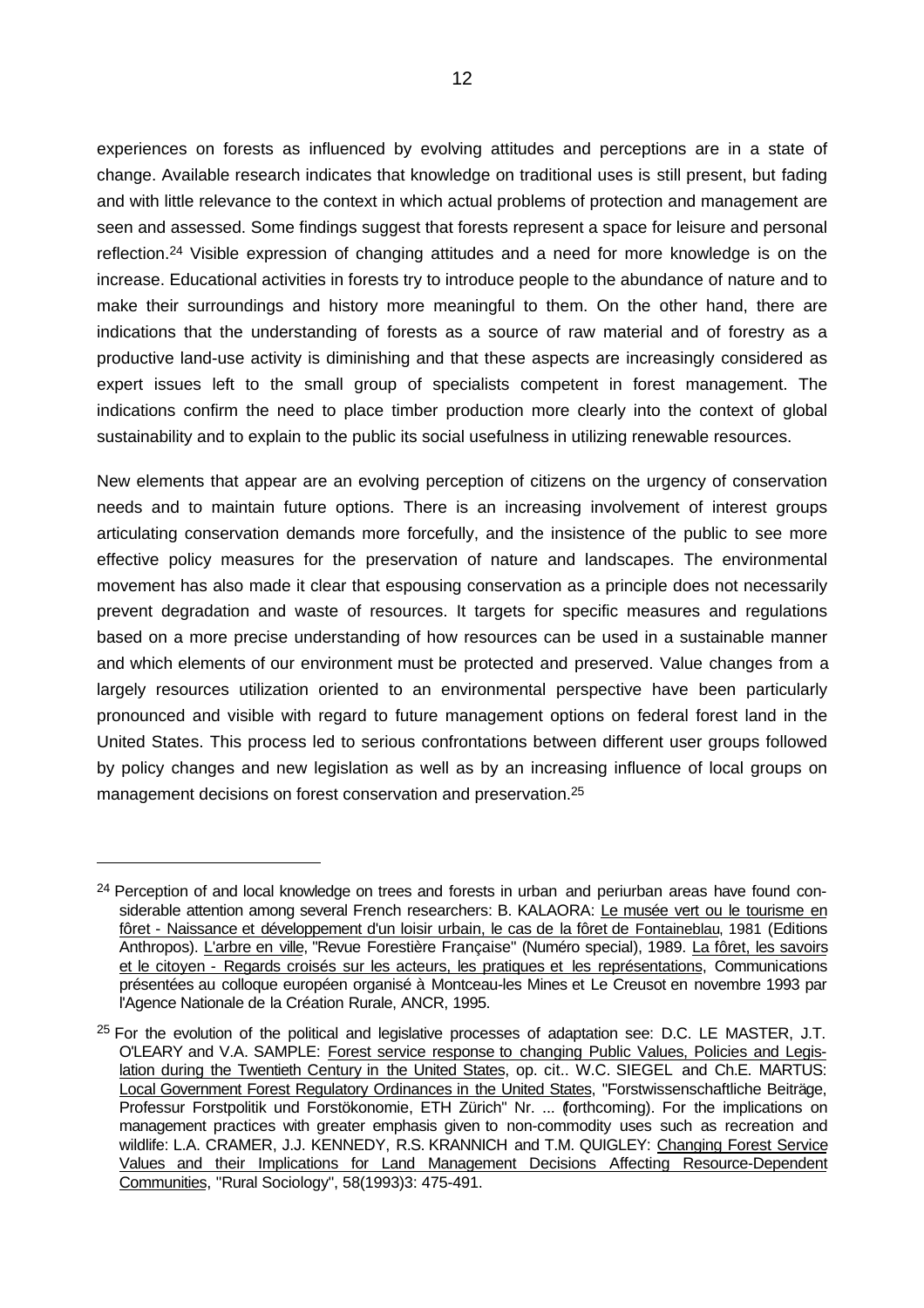These developments, representing a fundamental current in many societies, have put forests in a much broader political context. The evolution of a network of policy programs addressing conservation and management corresponds to evolving perceptions and new political demands. In addition to sustainable wood production, forest policy considers the objectives of infrastructural protection, recreational use, nature and landscape protection and spiritual and aesthetic values more systematically. These objectives are increasingly superimposed by those of cross-sectoral policies, addressing nature and landscape protection, environmental protection and land-use planning. In the beginning, they concentrated on general principles of resources utilization, but over time they also become concerned with the regulation of specific forest uses. As a result, forestry matters are now the subject of several programs which for historical reasons have developed in a different manner and which, to some extent, compete with each other.<sup>26</sup> Sectoral forest policies tend to integrate more protective aspects, while cross-sectoral policy objectives provide benchmarks for forest production.

The process of adapting forestry practices to a broader range of social demands and of developing management systems, adjusted to varying local conditions, has not taken place without difficulties. It still results in divergent positions. The identification of forest development with the production of industrial wood had made it difficult, for instance, to integrate the demands of nature conservation groups representing an evolving public perception. This may explain the lack of flexibility in adjusting to a changing political context and the confrontations between representatives of the forest sector and those of the environmental movements.

#### **FORESTS AS A GLOBAL ISSUE**

l

The social meaning of forests reflects many values which go beyond the specific uses that prevail at a time. In a global perspective they are perceived as an important element of the physical and social space in which societies develop. Their potentialities leave options to present and future generations, some of which we may already be aware of and some of which we cannot yet foresee. The social meaning of forests reflects the specific realities of different cultures in their prevailing stage of evolution. At the same time the political discussion on their role is influenced by a perception of forests as a representation of nature and environment that is, to a large extent, an expression of the internationally distributed concepts of Western culture.

The session of the UN Commission on Sustainable Development held in April 1995, was the first occasion at which forests and forestry have been the exclusive subject of a world-wide political debate. It followed the Conference on Environment and Development in Rio in 1992 which discussed forestry matters as part of a larger context. Both events are part of a process reflecting

<sup>&</sup>lt;sup>26</sup> The aspect of forests being addressed by several policy programmes and laws is emphasised in: M.R. de MONTALEMBERT and F. SCHMITHÜSEN: Legal and Institutional Aspects of Sustainable Forest Management, in: "FAO Forestry Paper" Nr. 122: 153-171, Rome 1994. For the linkages between conservation and forest policies see: F. SCHMITHÜSEN: Evolution of Conservation Policies and their Impact on Forest Policy Development: The example of Switzerland, "Commonwealth Forestry Review" 74(1995)1.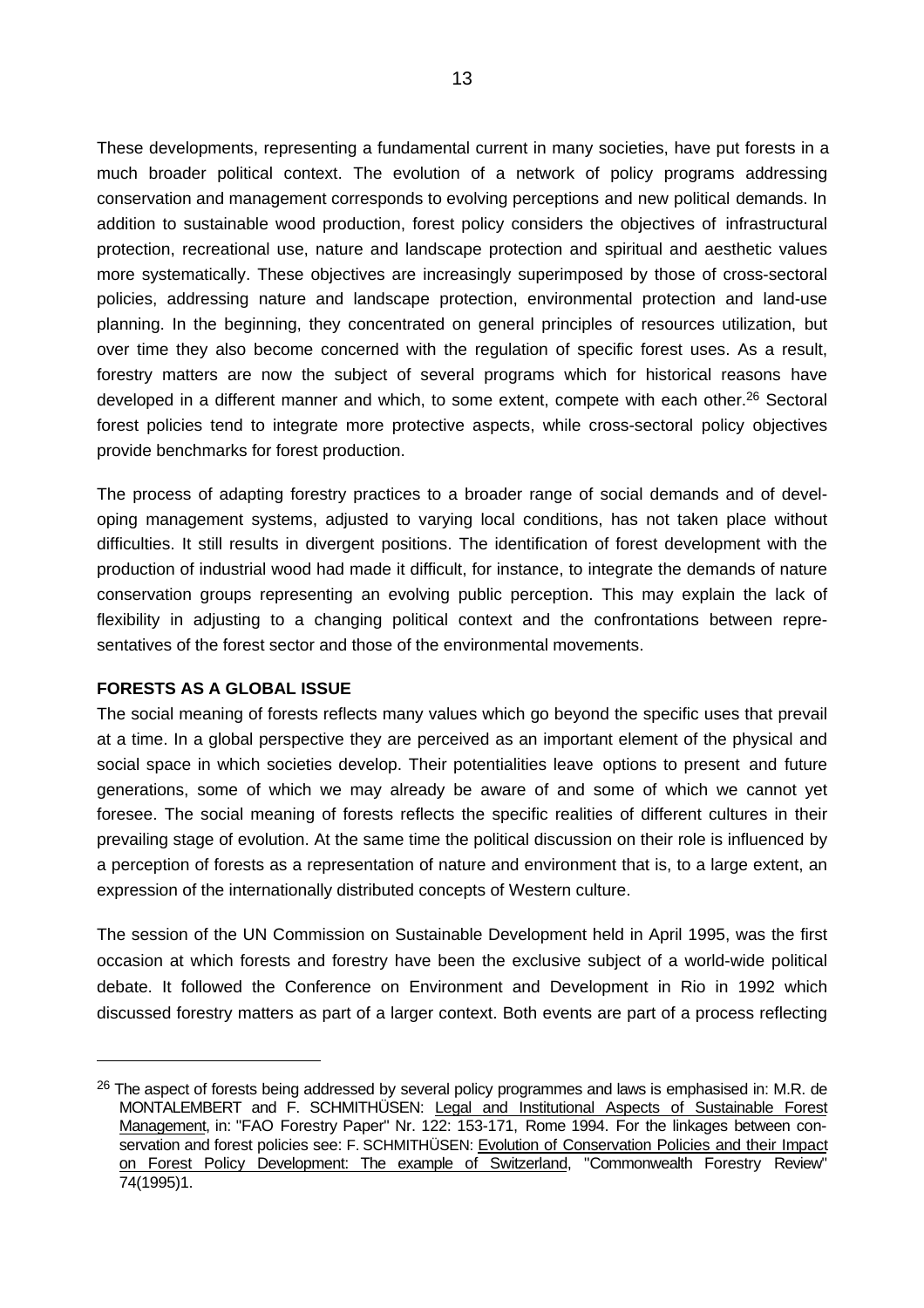divergent positions and a considerable amount of disagreement with regard to what forests mean to the interest groups involved, their role at present and in the future, and their protection and management in different societies and in different parts of the world.<sup>27</sup>

The controversial nature of the international discussion was well demonstrated during the preparatory process for Rio. The proposal to provide for an international framework in order to protect tropical forests was seriously contested by countries from that region. They insisted on their sovereignty to use forests according to their own needs and challenged the attitudes of the industrialized countries with regard to environmental protection and sustainable development. There was controversy whether efforts to support conservation were parts of environmental and biodiversity protection policies or whether forests were primarily considered to be economic resources which, if appropriately managed, would yield other desirable benefits.

The struggle whether forestry issues should be dealt with in a convention on environment, on biodiversity or in a separate agreement, reflected global aspirations that were in conflict with the importance of forests as national resources and as local surroundings. The lacking consensus on a balance between global, national and local demands continues to be a major obstacle for advancement of international cooperation in forest policy.

The outcome of the Rio Conference is an indication for the lack of a common ground in perceiving forestry problems internationally and for the inability to agree on workable solutions.28 The statement on forests, as adopted by the conference, is to be authoritative, but by no means legally binding. It provides principles for a consensus and presents a global view on uses and values, many of which are contradicting. It refers to all types of forests without recognizing geographic and socio-economic specificities. Forests are of importance to the international community, but states claim their sovereign right to exploit them. Forestry issues are put in a holistic vision, but the focus of the timidly advanced recommendations is resource use.

The international community is not, or at least not yet in a position to agree on workable measures, to coordinate the many multilateral and bilateral initiatives, and to ensure the implementation of a

<sup>&</sup>lt;sup>27</sup> For general aspects of this process such as principal events, actors and main issues involved see: Ch. BARTHOD: La Conférence des Nations Unies sur l'Environnement et le Développement de la Forêt, "Revue forestière française", XLV(1993)1: 7-25. P. GLÜCK: Entstehung eines internationalen Waldregimes, "Centralblatt für das Gesamte Forstwesen", (1994)2: 75-92. F. SCHMITHÜSEN: Forest Policy Development in an International Perspective, "Nederlands Bosbouw Tijdschrift" 65(1993)3: 150-159.

<sup>&</sup>lt;sup>28</sup> There is a large output of international reports and declarations. Relevant documents which allow to assess the evolution of the international debate on forests and the efforts for coordinated measures of protection are for instance: UNCED: Conservation and Development of Forests- Report of the Secretary-General of the Conference, (1991); Agenda 21, Chapter 11 - Combating Deforestation, (1992); Non-Legally Binding Authoritative Statement of Principles for a Global Consensus on the Management, Conservation and Sustainable Development of all Types of Forests, (1992). HELSINKI CONFERENCE: Conference Resolutions, (1993). FAO MINISTERIAL MEETING: Rome Statement on Forestry (1995). COMMISSION ON SUSTAINABLE DEVELOPMENT: Review of Sectoral Clusters/ Land, Desertification, Forests and Biodiversity, (1995)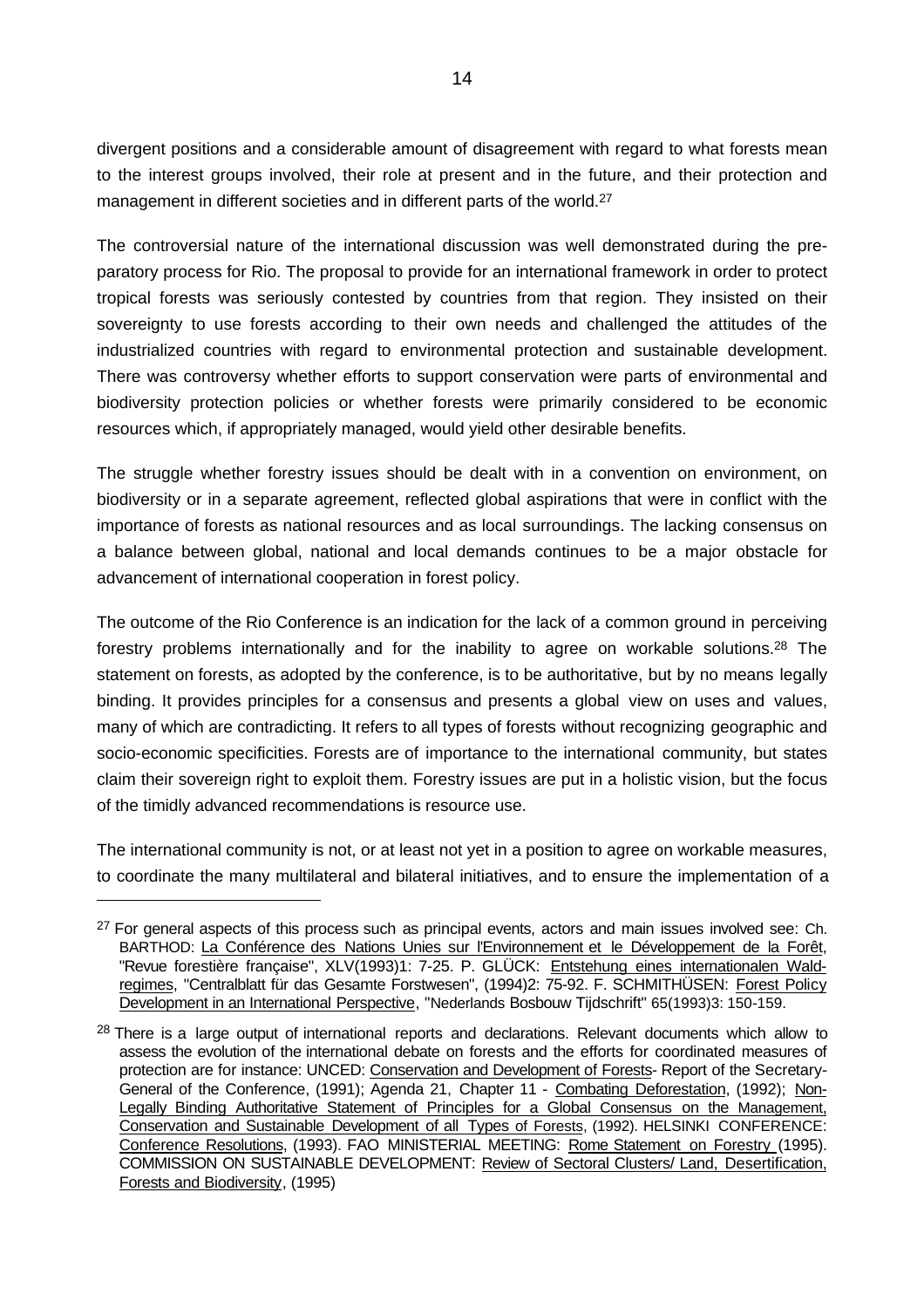common strategy which is commensurate with the global character of the social and political demands towards forests. An interesting development in this context are the efforts of the European Parliament, the Council of Europe and of national parliaments to define political strategies for global and regional forest protection and development.<sup>29</sup>

The disagreement on many forestry issues continues to exist in spite of a growing public perception to see the forests of the world as a common heritage. The large-scale deforestation in the tropics implies social and political problems for the countries in which they occur, and is at the same time perceived as an example of the negative effect of human intervention in forests. However, one should also be aware of the fact that the protection of forest lands, sustainability of forest uses and preservation of biodiversity are challenges of equal importance in the industrialized countries. The conflicts which arise place forests in the context of fundamental controversies on social justice, self-determination and sovereignty, democracy and local participation as well as of the unbalanced economic development between different parts of the world.

### **AN EXPANDING AGENDA IN FOREST POLICY RESEARCH**

l

Forest policy as a subject of academic teaching and research has developed over the last 100 years in a specific socio-economic context in which forests were principally valued as a resource for commercial timber production and the development of the wood products sector. Policy research emphasized the evaluation of production objectives, the design of governmental regulations as instruments to control forest owners' activities and the role of public forest administrations. In countries like Switzerland with large mountainous areas, research also addressed, but probably to a lesser degree, the protective role of forests and their importance as an infrastructural element of the rural space.

The almost exclusive focus on national policy development, regulating forest protection and utilization does not correspond any more to the reality of today. Social and political processes at the level of local communities reflecting different interests in forests require more attention in research analysis. National programs can only be successfully implemented, if they are meaningful to and accepted by local groups and communities. At present, forests have become of world-wide public concern and subject to political efforts in order to develop consistent cooperation for their protection. Policy research has to address such developments and their impacts at the national and local levels.

<sup>&</sup>lt;sup>29</sup> COMMUNAUTES EUROPEENNES - PARLEMENT EUROPEEN: L'Europe et la forêt, Tome 1 et 2, Luxembourg 1994 (Office des publications officielles des Communautés Européennes). COUNCIL OF EUROPE: A Political Plan for the Preservation of the World's Tropical Forests and their Biodiversity, Strasbourg, 1989. ENQUETE COMMISSION "PROTECTING THE EARTH'S ATMOSPHERE" OF THE GERMAN BUNDESTAG (ed.): Protecting our Green Earth - How to Manage Global Warming through Environmentally Sound Farming and Preservation of the World's Forests. Third Report submitted by the Enquete Commission, Bonn 1995 (Economica Verlag).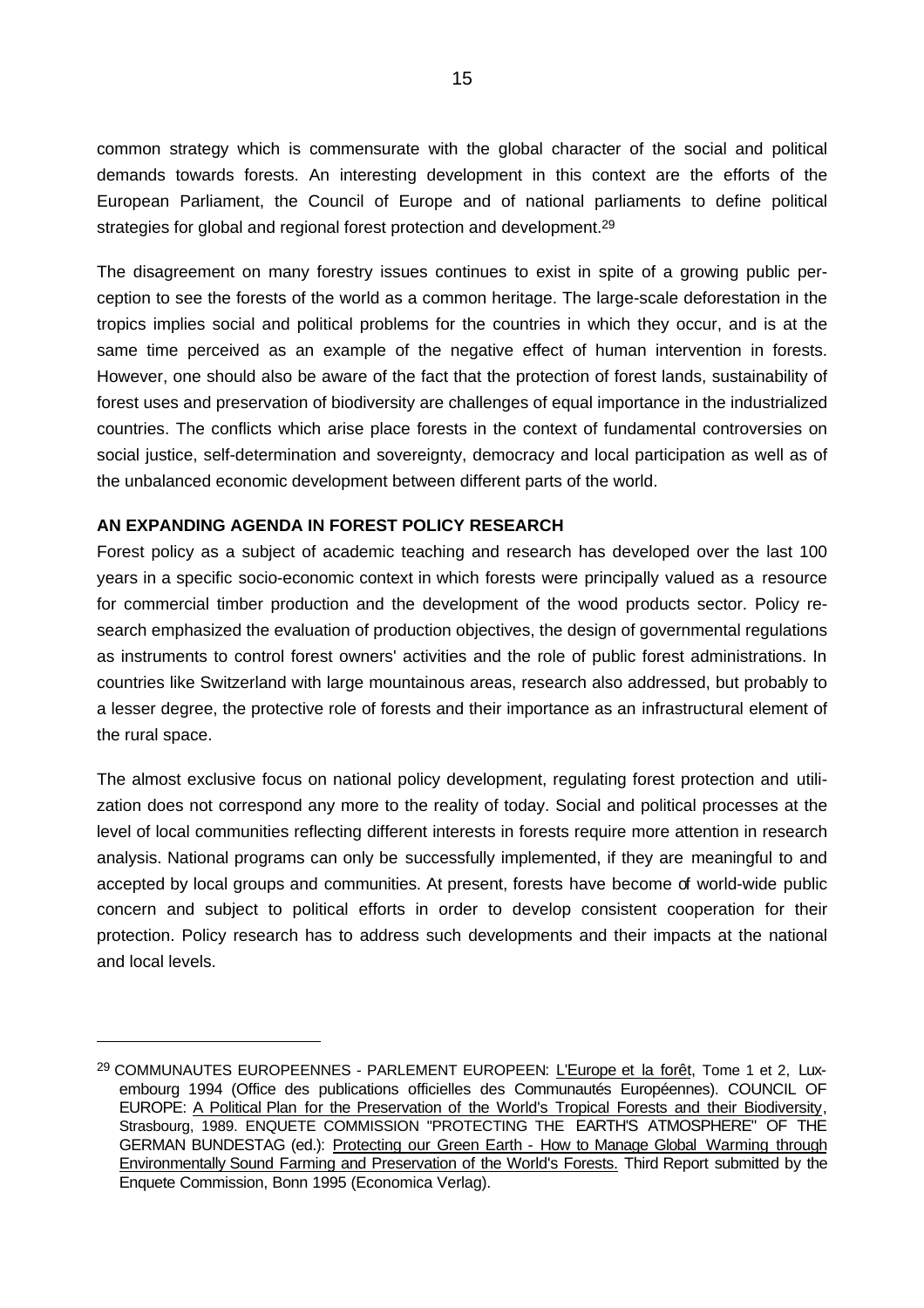It is necessary to extend the research agenda in order to gain a more fundamental understanding of the political relevance of forests as related to social evolutions and to specific socio-cultural values. The understanding of this broader context is indispensable in order to compare different situations, to discuss measures for the conservation of forests, and to evaluate experiences in forest policy developments. Research has to examine the changing role of forests for their respective societies, the variations of the political context and the common denominators which determine conditions for their conservation. Many of the issues involved have been of importance during historical evolution; some of them are new or appear at least in a new perspective.

A subject of particular interest is research on local knowledge on forests which represents the specific situation of a particular culture. So far its focus has been on situations in the developing world, but there exists an increasing awareness that research on local knowledge on forests is important in all countries. The advancement of knowledge, induced by changes in attitudes and perceptions, may help to adjust the prevailing use patterns in a social evolution of changing potentials of resources. In many cases local knowledge and experiences are not considered, but opposed to national resource concepts and to governmental management regulations. The results are obvious: local knowledge and social obligations are bypassed, and the management schemes introduced from outside remain inapplicable and of little significance to the local setting.

Policy research on forests has come to critical juncture. If it is to remain meaningful in a changing social reality, it has to embrace the full perspective of forests as an essential, many faceted component of man's environment, as well as of forestry as an economic and production-oriented land use. It is this twofold and ambivalent relationship that research has to consider by analyzing individual and collective forest uses, attitudes and perceptions with regard to various resource options and contractual forest management arrangements involving different sections of the community.

#### **CONCLUSIONS**

The changing perceptions on what forests represent in society and their importance in different cultures are the result of certain physical and material, socio-cultural and spiritual considerations. The relevant physical and material considerations are the existence and potentiality of forests as a critical component of man's environment, the variety of plant and animal communities and the capacity of regeneration and self regulation. The pertinent socio-cultural considerations are present and anticipated human needs and values, prevailing and potential uses as related to the development of technology and life styles, entitlements to the access of resources and the social regulations on sustainable management. Spiritual considerations as apparent in myths, religion and personal notions, show the place of trees and forests in man's vision of his world and of himself.

Forests are a space which societies develop and interpret as local surroundings and cultural identification, as resources for commercial and industrial development and as a representation of